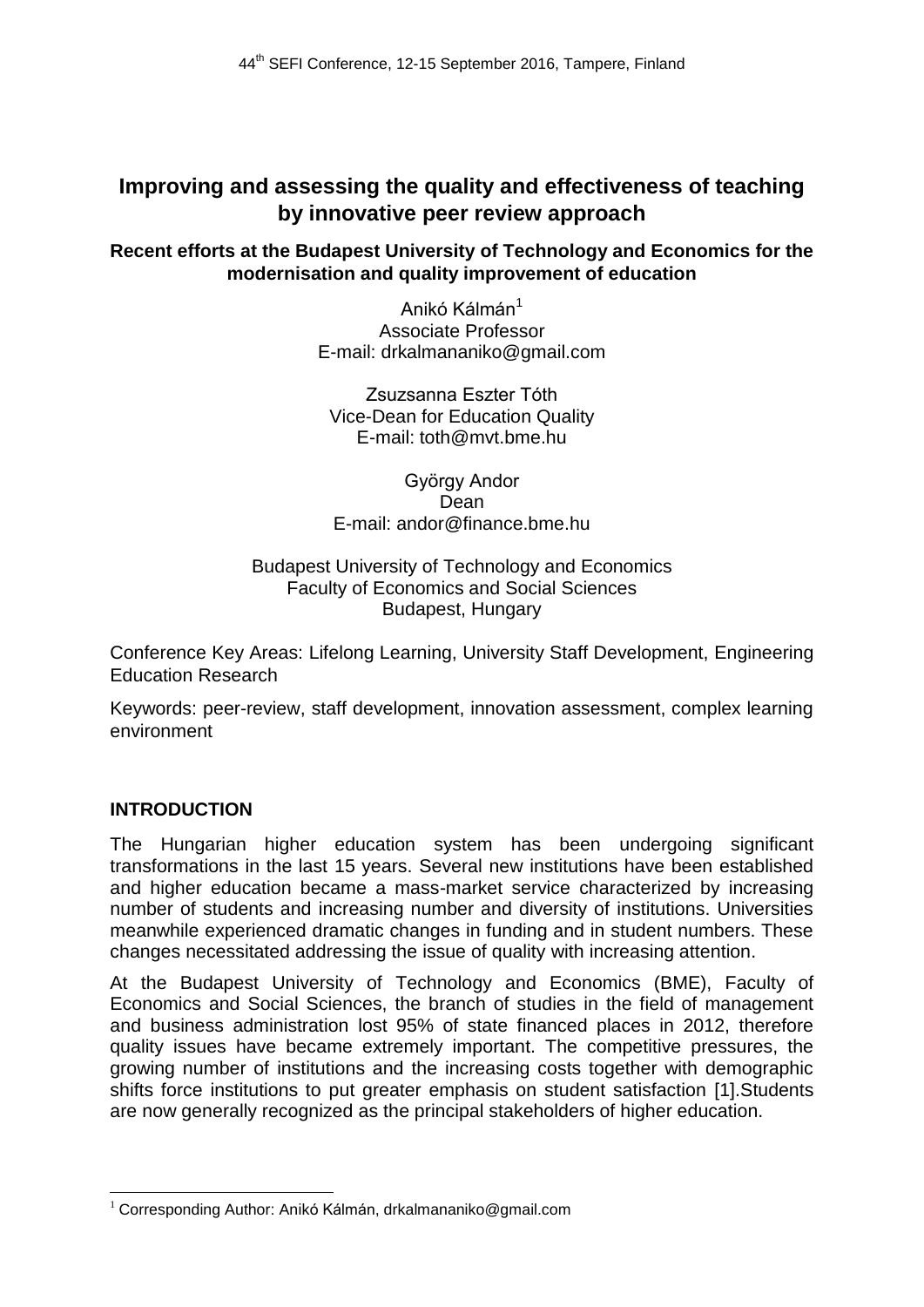#### **1. LITERATURE REVIEW**

#### **1.1. Peer review of teaching**

The issue of peer vs. student observation has been discussed in the literature. Ward Griffin and Brown [2], highlighted that peers are a more reliable source of information on the lecturer's knowledge of content. Leamon and Fields [3] emphasized that peers are better able to evaluate a lecturer's knowledge of content, selection of instructional materials that optimally supports the overall course objectives, or a lecturer's pedagogical development year by year.

While it is broadly acknowledged that peer observation of teaching is of high importance, nonetheless it can be provoking as peers are both colleagues and competitors [4]. Costello et al. [5] and Branningen and Burson [6] emphasize the subjectivity of peer reviewing. Lecturers perceive peer review positively when good relations exist between reviewer and reviewee. Quinlan [7] reports that lecturers who see themselves as good teachers routinely compare their peers' teaching strategies to their own practice or experience.

Most results support the contention that "colleagues do enter a peer observation with preconceived notions of what constitutes good teaching and such notions are generally constructed around the observer's own teaching approach" and when faculty perceive a colleague's approach to teaching is different from their own, there is a trend towards lower ratings of effectiveness.

In higher education context, Washer [8] concludes that "at its best, the process can foster and disseminate best practice and lead to closer academic links and more general team-building within and without academic departments."

With the transformation of teaching and learning methods by using more and more information and communication technology tools and integrating the approach of lifelong learning at the universities, further challenges emerge. As Kálmán [9] highlights," the teachers' role and the institutional challenges in self directed learning raise situational, institutional and dispositionsal obstacles which have to be treated in the process of quality management of learning."

Perlman and McCann [10] present a particular 'handbook' for the peer review of teaching. Bingham and Ottewill [11] report a pilot project at Sheffield Hallam University where they try to create a balanced picture between student feedbacks and professional judgments of academic staff.

A prior study by Hodgkinson [12] finds out that there is value in promoting peer observation of teaching models in higher education institutions. "It must also, to be successful, be supported by senior management within the institution."

Examining the relevant literature a number of quality criteria are mentioned when designing a peer review process [13][14][15]:

- authenticity: assessment tasks need to include the relevant knowledge, skills, and attitudes.
- transparency: assessment needs to be clear and comprehensible to all participants involved
- fairness: this implies the absence of bias against certain groups and the exclusion of irrelevant variance in the assessment process.
- generalizability: it includes three specific components, namely comparability, reproducibility and transferability.
- educational consequences: it can be identified as an overall criterion equated with the consequential validity of an assessment.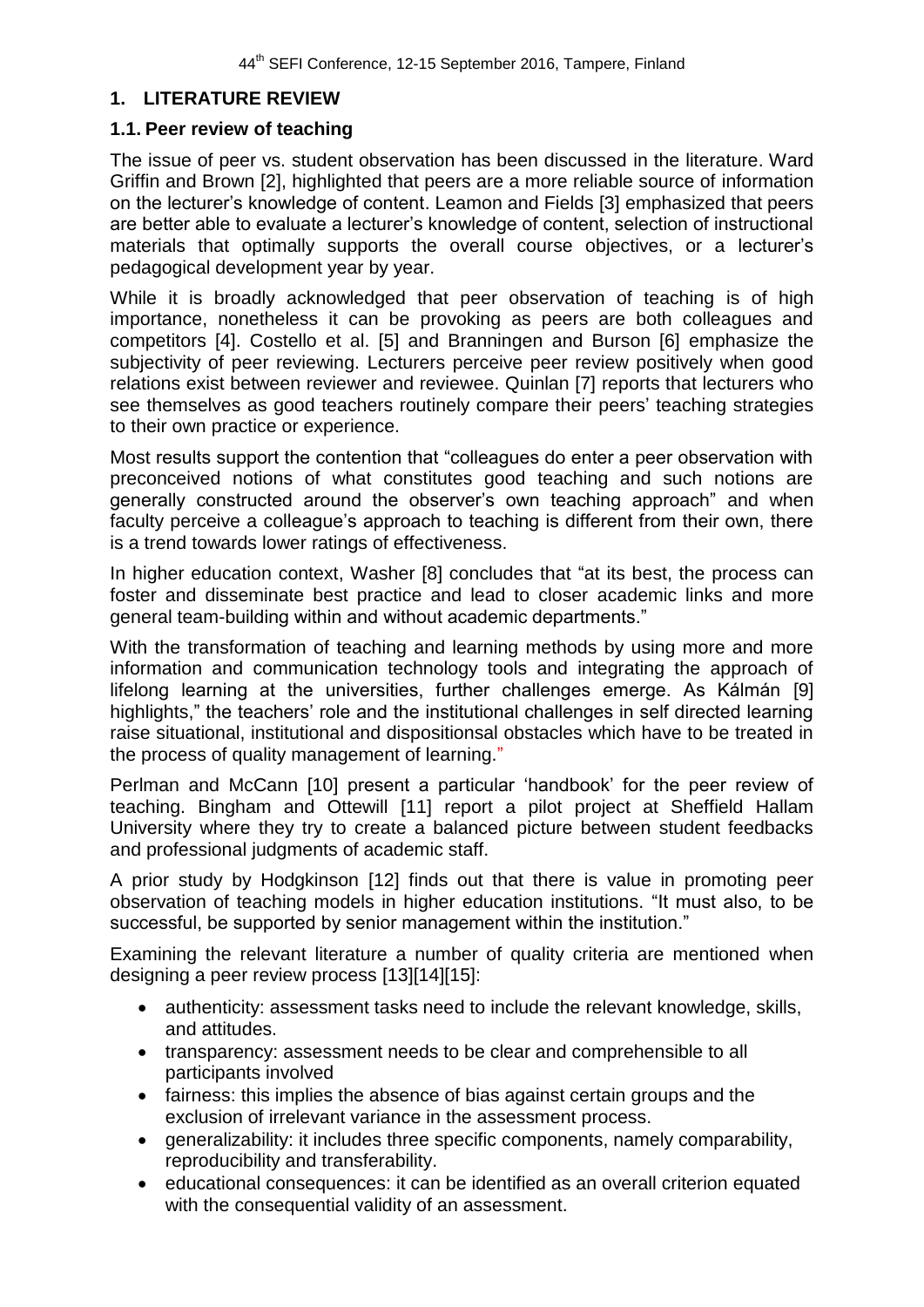In the assessment process the following phases can be identified [16]: (1) Determining the assessment goals, (2) Selecting assessment tasks (composition of assessment assignments covering content to be mastered), (3) Establishing scoring rules, (4) Administrating or implementing the assessment (execution of the actual assessment), (5) Appraising (the actual scoring), (6) Interpreting and valuing scores, (7) Giving feedback

#### **2. METHODOLOGY - PEER REVIEW OF TEACHING AT FACULTY OF ECONOMICS AND SOCIAL SCIENCES**

Within BME, student feedback has been a well-established feature of course evaluation and review.The "peer support review" is an essential process for reviewing teaching processes, ideas and "catching mistakes" and so improve the quality of the teaching service. The peer review program is completed by both student evaluations and lecturer self-evaluations.

The experiment reported here involved members from every department of the Faculty. At first we have launched the peer review program at the compulsory courses of our BA and BSc educational programs with the highest number of students enrolled. From 28 that kind of courses we chose 10 in the case of which the peer review program has been started. In the fall semester 2015 16 lecturers of 11 courses was observed by 35 observers.

| <b>Title of the</b><br>course | <b>Credit</b><br>-point | <b>Number</b><br><b>of</b><br><b>students</b> | <b>Observed</b><br><b>lecturers</b> | <b>Number</b><br>of<br>observers | <b>Number of</b><br>observed<br><b>lectures</b> | <b>Number of</b><br>evaluations | <b>Number of</b><br>student<br>evaluations |
|-------------------------------|-------------------------|-----------------------------------------------|-------------------------------------|----------------------------------|-------------------------------------------------|---------------------------------|--------------------------------------------|
| <b>Business</b><br>Economics  | 5                       | 652                                           | 1                                   | $\overline{7}$                   | 10                                              | 22                              | 166                                        |
| Applied<br><b>Statistics</b>  | 5                       | 468                                           | $\overline{2}$                      | $7 + 4$                          | $9 + 9$                                         | $19 + 13$                       |                                            |
| Marketing                     | 5                       | 713                                           | $\mathbf{1}$                        | 8                                | 16                                              | 21                              | 248                                        |
| History of<br>economy         | 3                       | 272                                           | 1                                   | 8                                | 13                                              | 29                              | 101                                        |
| Macro-<br>economic<br>finance | 3                       | 130                                           | $\overline{2}$                      | $5 + 4$                          | $5 + 5$                                         | $14 + 16$                       | 57                                         |
| Accounting                    | 5                       | 450                                           | $\overline{2}$                      | $6 + 5$                          | $8 + 10$                                        | $20 + 13$                       | 135                                        |
| Environmental<br>economics    | 3                       | 427                                           | 1                                   | $\overline{7}$                   | 10                                              | 27                              | 104                                        |
| Economics                     | 5                       | 463                                           | $\overline{2}$                      | $6 + 6$                          | $13 + 11$                                       | $21 + 23$                       | 51                                         |
| Psychology                    | 3                       | 197                                           | 1                                   | 6                                | $\overline{7}$                                  | 16                              | 59                                         |
| Social<br>communication       | $\overline{2}$          | 57                                            | 1                                   | 8                                | 11                                              | 21                              | 28                                         |
| <b>Mathematics</b>            | 6                       | 534                                           | $\overline{2}$                      | $4 + 5$                          | $7 + 8$                                         | $10 + 19$                       | 71                                         |
| Total                         | $\blacksquare$          | 4363                                          | 16                                  |                                  | 152                                             | 304                             | 1226                                       |

|  | Table 1. Parameters of courses involved in the peer review program |  |  |  |  |
|--|--------------------------------------------------------------------|--|--|--|--|
|  |                                                                    |  |  |  |  |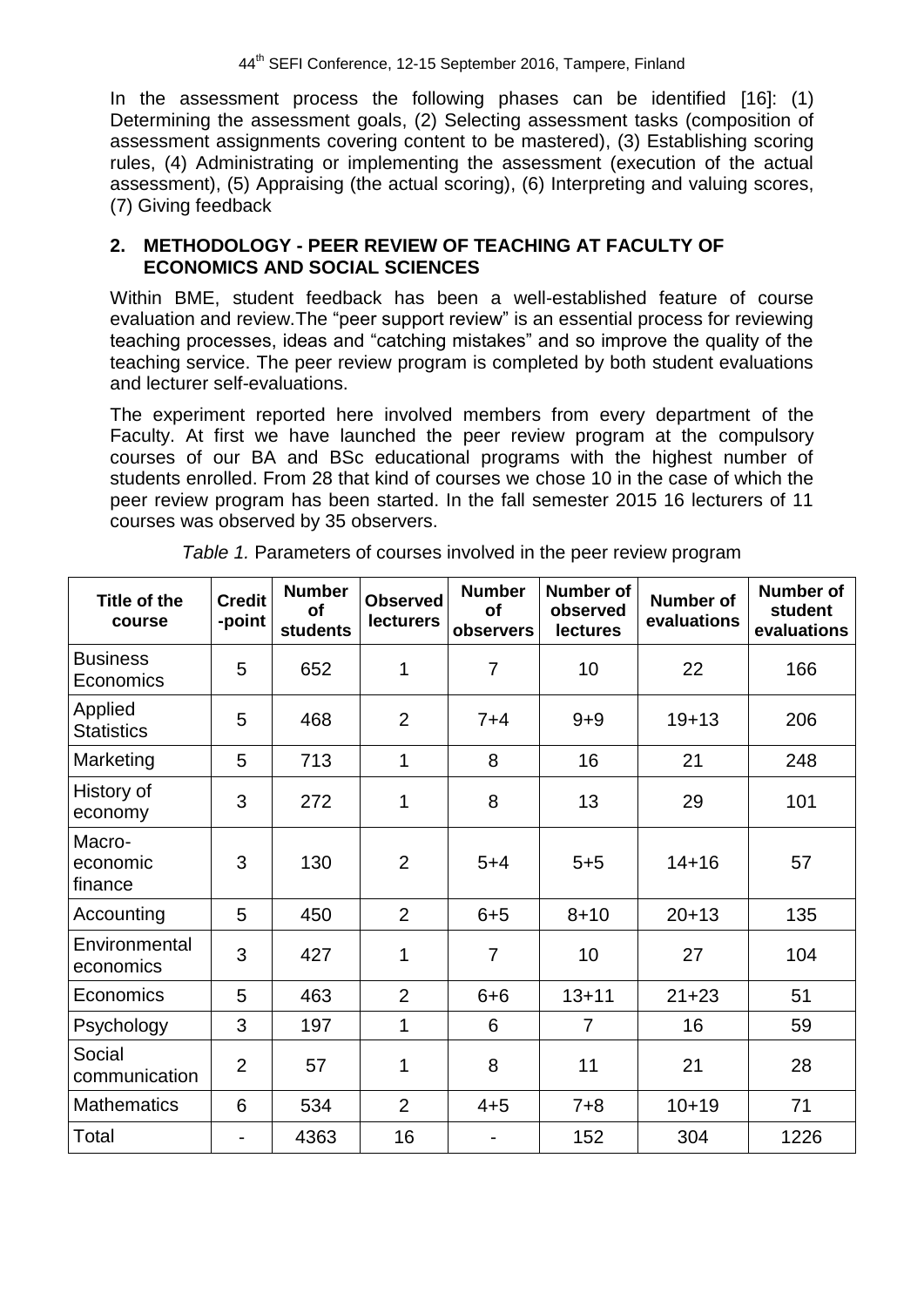The peer review program launched in the fall semester 2015 involved 4363 students, 152 observed lectures, 304 peer review evaluations based on observing lectures and 1226 student evaluations regarding the evaluation of student performance.

Prior to the implementation of peer support review, the issues to be resolved were: the focus of the review processes, the preparing participants, the timing and scheduling of the review process, the conduct of review meetings and the nature of outcomes.

The peer review process in helicopter view included: a *Planning stage* – preparing the questionnaires, planning the steps of peer review process, selecting the courses and teachers to be observed, heads of departments delegate colleagues for being observers, pairing observed teachers with observers, training and informing of participants, documentation issues, an *Observation stage –* pre-meeting of participants before the semester starts, observing classroom performance and additional elements of teaching performance (communication with students, consultations, midterm tests, exams etc. above during the semester). An *Initial feedback stage* – applying the prepared forms on the generic issues for the different observations, when the observed persons receive written feedback that they can discuss at the closing meeting at the end of the semester. The *Final feedback stage*  is based on the evaluations given during the semester and on the self-evaluation outcomes relevant issues are discussed, strengths and improvement opportunities are identified both for the lecturer and for the course itself. In the *Dissemination stage*  the vice dean responsible for the program informs various committees. The peer review results are triangulated with student feedbacks. The outcomes of the peer review process are used as a basis for the dissemination of effective practice across faculties and within faculties. Finally the *Action –* when the committees take the necessary actions, including initiate training or awareness training as necessary.

## **3. IMPROVING THE REVIEW PROCESS**

We have found areas in the process which may need to be refined with a wider participation level. *Cultural aspects* are of greater consequence than procedural. The lack of well-established self-reflective practice stems from cultural aspects. e.g. the benefits that can origin from cross-department collaborations. We should establish a culture where lecturers' willingness to engage in an evaluative exercise on a voluntary basis is high.

The primary aim is to bring about changes in teaching practice and introduce new teaching methods. It can be reassuring for the lecturers that they are doing a reasonable job and can identify areas for improvement. It is also important to ensure the compliance to generally accepted standards and to facilitate management decision making in such areas as establishing and improving teaching standards at faculty level, and can be utilized as inputs for promotion, awards etc.

From a *Procedural* point of view, the success of peer support review largely depends on the professional background and foundation. The reviewers must prepare for the review meetings by reading the necessary documentations, participating fully and contributing to the set of recommendations. Written guidelines are also needed.

In the beginning this program concentrates on the observations of performance in the lecture theatre which is a different activity compared to seminar groups. Later on seminar observations are to be included and the differences should be reflected in a different set of criteria. A lecturer may perform well in a seminar setting but need considerable support in lecturing to large number of students.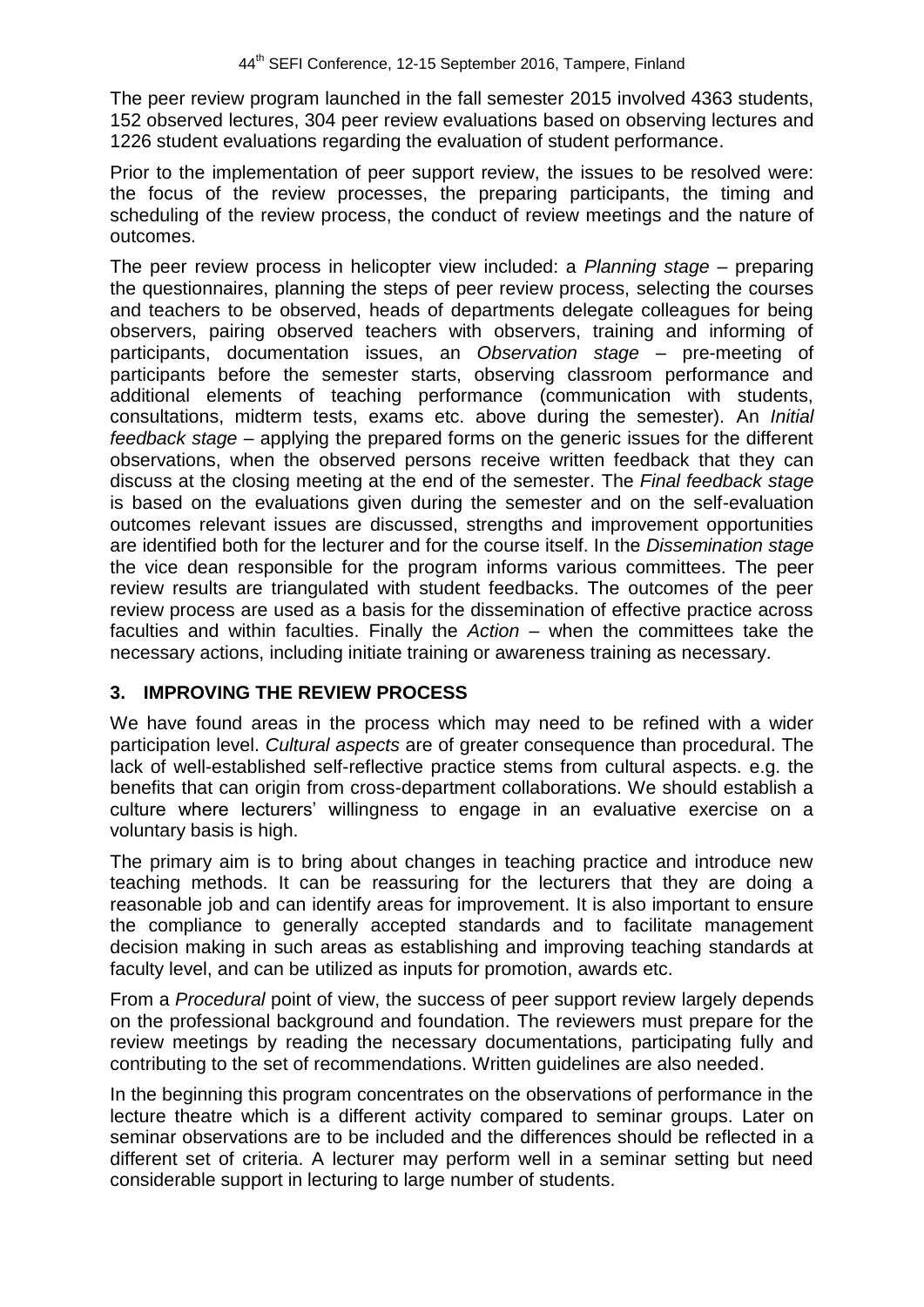Regular review of the scheme by all participators is welcomed. The experience deriving from the application in the first two weeks were immediately fed back and according to the first comments both the reviewing process and its criteria system were refined. The review process and the criteria system applied in the second semester were improved based on the feedbacks of the first semester.

## **4. RESULTS**

The following figures highlight some of the results derived from the program in fall semester 2015.

In *Fig.1.* the diagram on the left illustrates the average evaluation scores (1-5, 1: worst and 5: best) given for each lecturer (L1-L16) (based on the average scores given by all reviewers in 19 evaluation dimensions: *D1 Communicating learning objectives, D2 Communicating course requirements, D3 Positioning the current subject to the curriculum, D4 Quality of the introduction part, D5 Volume, intonation, D6 Grammar, intelligibility, speech rate, D7 Learning, explaining the terminology, D8 Explanatory capability, D9 Maintaining students' attention, D10 Choosing the proper presentation techniques, D11 Quality of the slide show, D12 Consonance of the slide show with verbal communication, D13 Political correctness, D14 Consonance of the current subject with the course objectives, D15 Consonance of the lecture structure and the applied course materials with the course objectives, D16 Structuring course materials and the slideshow, D17 Consonance of course materials with requirements of the course, D18 Logical structure of the presentation, D19 To what extent the current lecture supports the student preparation for evaluation*). It can be seen that for most of the lecturers the average evaluations do not differ more than a half unit, and some lecturers were more divisive.

The diagram on the right presents the differences in average evaluations in each dimension by taking all lecturers and reviewers into consideration. It highlights those dimensions where general problems can be addressed as the means are lower (e.g. D9, D10, D4), or where there are bigger differences between lecturers' performance (e.g. D9, D16, D6). These dimensions shed a light on general problems.





*Fig.2.* maps the stochastic relationship between the average value of peer review evaluation and the aggregate students' evaluation results for the lecturers. This shows strong correlation ( $R^2$ =86.6%).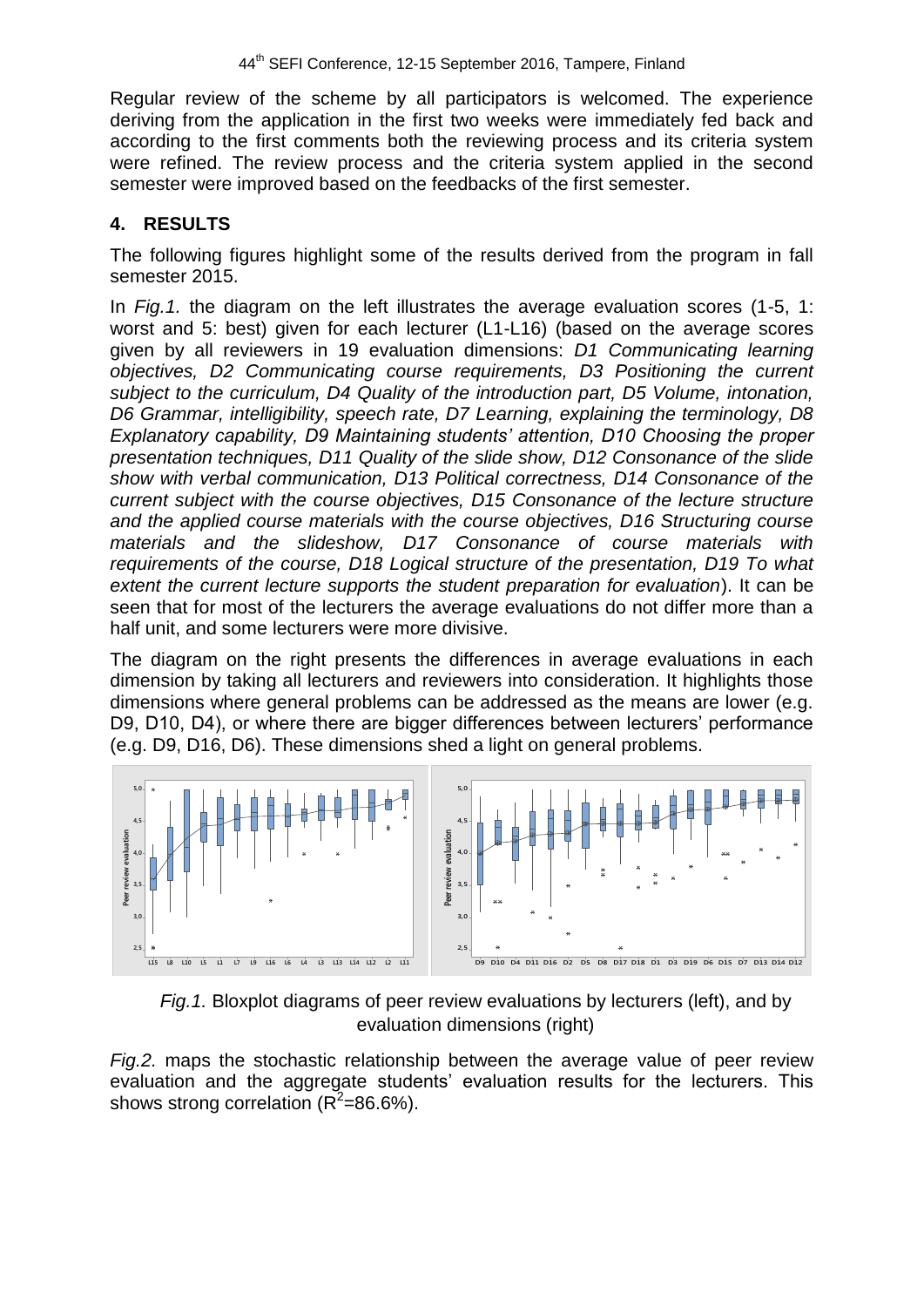44<sup>th</sup> SEFI Conference, 12-15 September 2016, Tampere, Finland



*Fig.2.* Relationship between peer review and student evaluations

The first investigations focused on measuring correlation between evaluation aspects and student course evaluation results. The following figures (*Fig. 3*) highlight those dimensions where at least moderate correlations were found.

*Table 2.* Correlation between specific evaluation aspects (D19, D10, D11, D12) and students' lecturer evaluation (OHV-OMI)

| Variables        | Pearson correlation | p-value |
|------------------|---------------------|---------|
| $D19 - OHV-OMI$  | 0,856               | 0,000S  |
| $D10 - OHV$ -OMI | 0,814               | 0.001   |
| $D11 - OHV-OMI$  | 0,609               | 0.027   |
| $D12 - OHV-OMI$  | 0,585               | 0,036   |



*Fig.3.* D19, D10, D11 and D12 evaluation aspects – Students' lecturer evaluation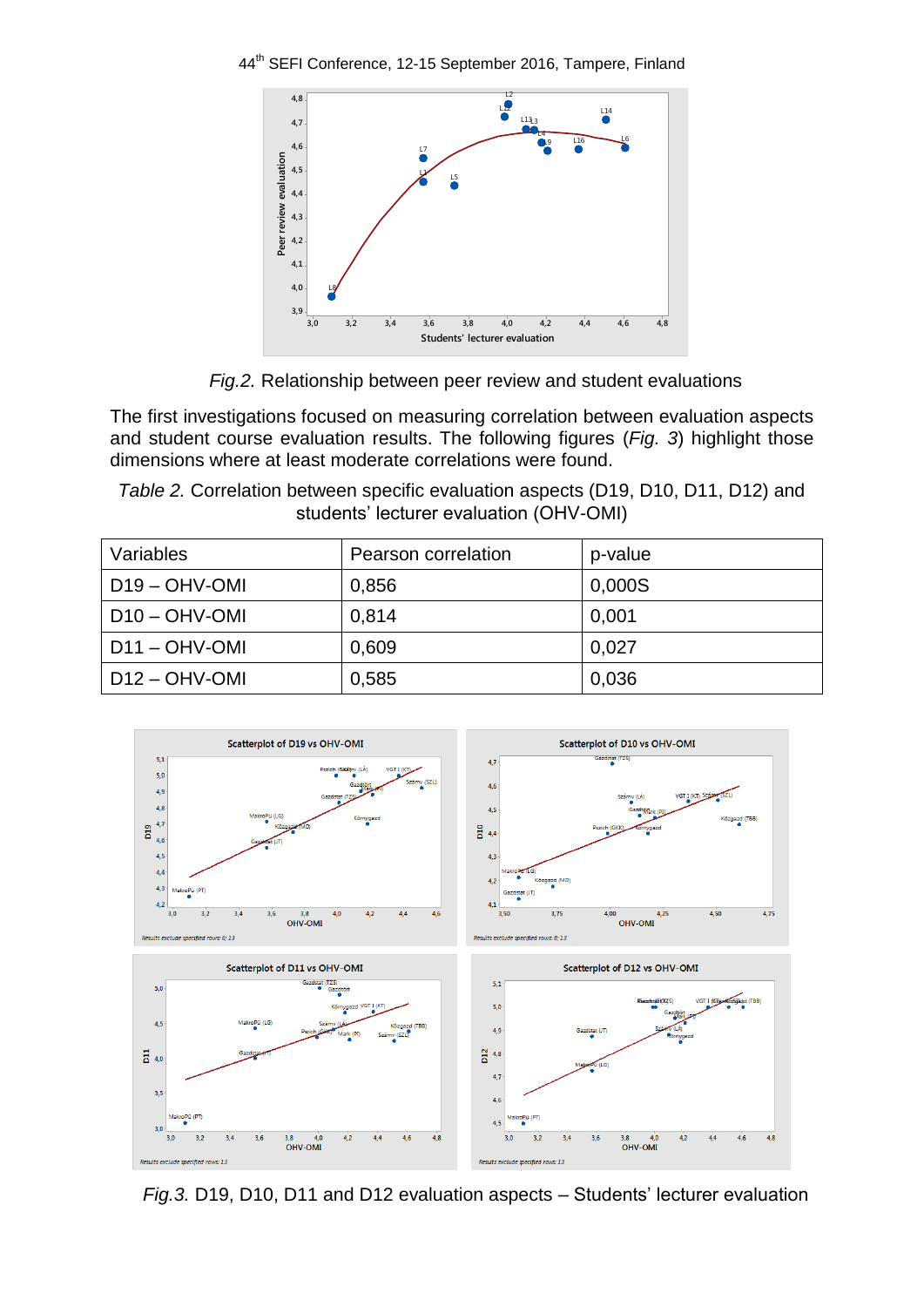Students gave immediate feedbacks after student performance evaluations by expressing their judgement on 1-5 scale in 8 aspects (*HSZ1 availability of instructional materials, HSZ2 midterm test, exam circumstances, HSZ3 – review the course of tests, exams, HSZ4 clarity of exam questions, HSZ5 consonance of exam questions with requirements, HSZ6 clarity of result calculation, HSZ7 standard of consultation opportunities, HSZ8 standard of midterm test/ exam viewing opportunities*). The following figure (*Fig. 4.*) shows the correlation between average student ratings and the aggregate students' course evaluations.



*Fig.4.* Aggregate students' course evaluations – average student ratings concerning test and exams ( $R^2$ =0,864, p=0,003)

Observers were also required to give feedbacks regarding student performance evaluations by expressing their judgement on 1-5 scale in 4 aspects (*OSZ1 – review the course of tests, exams OSZ2 midterm test, exam circumstances, OSZ3efforts minimizing the use of cheat sheets, OSZ4 structuring the worksheet).* The results of a paired t-test are presented in *Table 3.* including the comparison of average students' and observers' ratings in the same aspect.

These tests show that there is no difference between average students' and observers' ratings.

| Paired T for OSZ1 - HSZ3                                                |  |               |                                                                         | Paired T for OSZ2 - HSZ                                                                                             |                                                                                                                |  |                                  |                                         |                                                                                        |
|-------------------------------------------------------------------------|--|---------------|-------------------------------------------------------------------------|---------------------------------------------------------------------------------------------------------------------|----------------------------------------------------------------------------------------------------------------|--|----------------------------------|-----------------------------------------|----------------------------------------------------------------------------------------|
| N<br>OSZ1 21<br>HSZ3_1 21<br>Difference 21<br>0,70<br>$P-Value = 0.493$ |  | Mean StDev SE | 4,5319 0,3116 0,0680<br>4,5895 0,1715 0,0374<br>$-0,0576$ 0,3780 0,0825 | Mean<br>95% CI for mean difference: (-0,2297; 0,1144)<br>T-Test of mean difference = $0$ (vs $\neq$ 0): T-Value = - | N<br>OSZ2 21<br>HSZ2 1 21<br>Difference 21<br>95% CI for mean difference: (-0,196; 0,253)<br>$P-Value = 0.795$ |  | Mean StDev SE<br>4.6043<br>0.028 | 0.4293<br>4,5758 0,1745 0,0381<br>0.494 | Mean<br>0.0937<br>0.108<br>T-Test of mean difference = 0 (vs $\neq$ 0): T-Value = 0,26 |

## **5. CONCLUSIONS**

The primary aim of the present peer review was to stimulate debate and experimentation and revitalize the contribution of reviewers to course evaluation and review and to provide clear public evidence of any improvements in practice.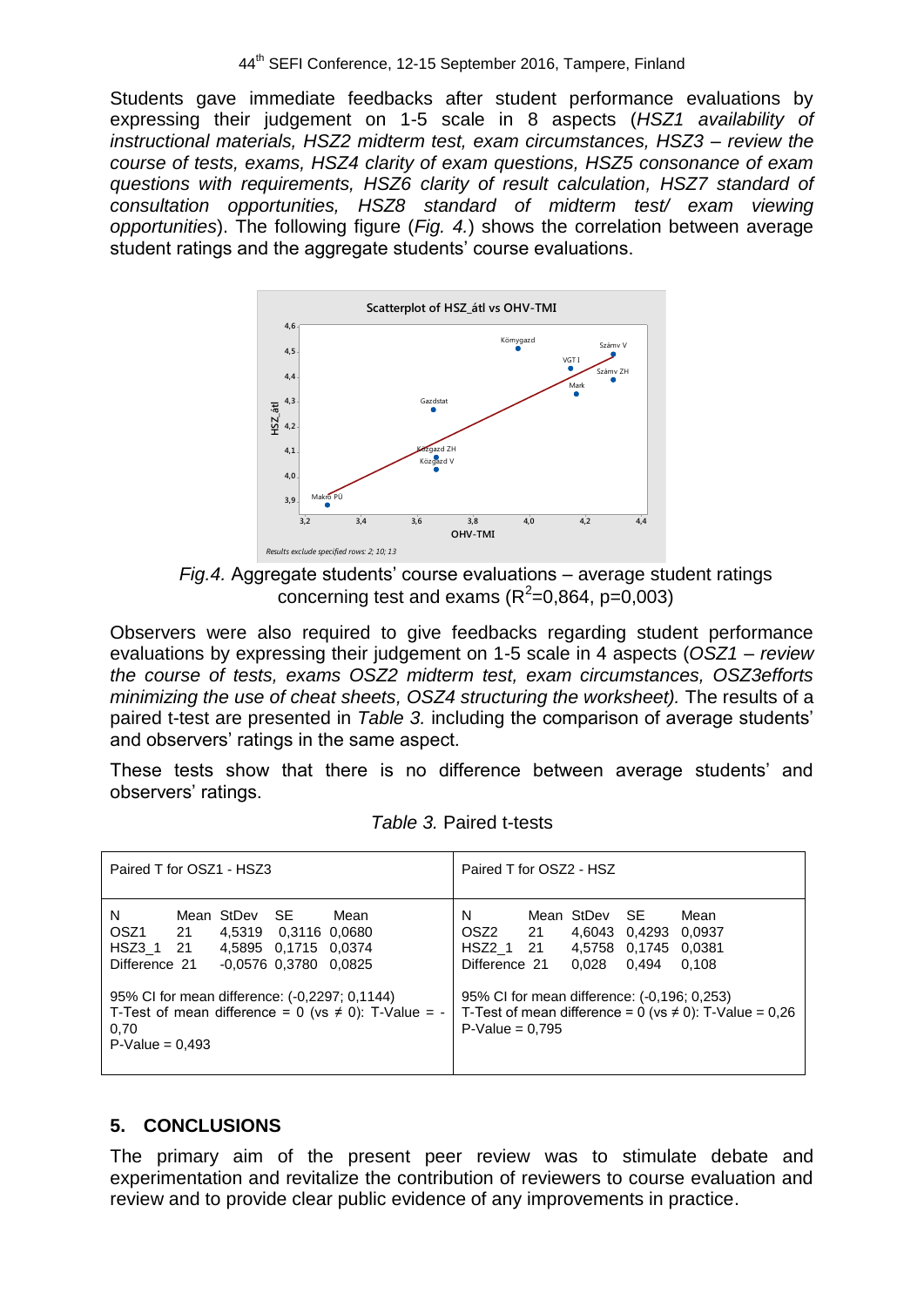A "culture of peer reviewing" is a critical factor in order to enhance quality improvements in teaching, for searching best practices, ideas, tips and identifying common mistakes, bringing about changes in teaching practice and introducing new teaching methods both on individual and faculty level.

An important conclusion may be that most identified mistakes are not connected with classroom teaching activities but with such other supplementary elements like structuring course outlines, course materials, or the organization of midterm tests and exams.

The program got people to talk about what they are doing and how they can achieve that. The program contributed significantly to a professional community building and to motivate more interactions between the different institutions of the faculty.

The outcome of this program would suggest that there is value in promoting such a model in institutions of higher education. Several (at least 5) observers attending lectures during the semester ensures that objectivity is not endangered. A well thought out training program needs to be devised and provided for all who participate in the program.

A thorough revision of the criteria system based on the application in the first two semesters is ahead.

#### **BIBLIOGRAPHY**

Abedin, N.F.Z., Taib, J.M., Jamil, H.M.T. "Comparative Study on Course Evaluation Process: Students' and Lecturers' Perceptions", Procedia - Social and Behavioral Sciences 123 (2014) pp. 380–388

Bingham, R. and Ottewill, R. "Whatever happened to peer review? Revitalising the contribution of tutors to course evaluation", Quality Assurance in Education, Vol. 9 Iss 1 (2001) pp. 32–39

Courneya, C.A., Pratt, D.D., Collins, J. "Through what perspective do we judge the teaching of peers?", Teaching and Teacher Education 24(2008) pp. 69–79

Hodgkinson, M. "Peer Observation of Teaching Performance by Action Enquiry", Quality Assurance in Education Vol.2Iss2 (1994) pp. 26–31

Marlowe, K.F., Wargo, K.A., Kelley, K.W. "Peer review of the curriculum as a continuous process of improvement", Currents in Pharmacy Teaching and Learning 4 (2012) pp157–164 Samson, S., McCrea, D.E. "Using peer review to foster good teaching", Reference Services Review, Vol.36 Iss1 (2008) pp. 61 – 70

Kálmán, A. "Formation of Competences Establishing Lifelong – Learning in the Dimension of Non-Formal and Informal Learning" - In: Modern Management Research Conference: Insights into the Sustainable Growth of Business, Vilnius, Lithuania, November 19-21. (CD) (2009)

Kálmán, A. "Learning - in the New Lifelong and Lifewide Perspectives Tampere" - Tampere University of Applied Sciences, 2016. 139 p. (ISBN:978-952-5903-80-5)

## **REFERENCES**

- [1] Kotler, P. and Fox, K. (1995), "Strategic Marketing for Educational Institutions", (2nd ed.), Prentice Hall, New Jersey
- [2] Ward Griffin, C., Brown, B. (1992): Evaluation of teaching: A review of the literature. *Journal of Advanced Nursing*, 17, 1408-1414.
- [3] Leamon, M., Fields, L. (2005): Measuring teaching effectiveness on a pre-clinical multi instructor course*. Teaching and Learning in Medicine*, 17(2): 119-129.
- [4] Ciesla, J., Lovejoy, N. (1997): Peer review: A method for developing faculty leaders. *Nurse Educator*, 22(6): 41-47.
- [5] Costello, J., Pateman, B., Pusey, H., Longshaw, K. (2001): Peer review of classroom teaching: An interim report. *Nurse Education* Today, 21, 444-454.